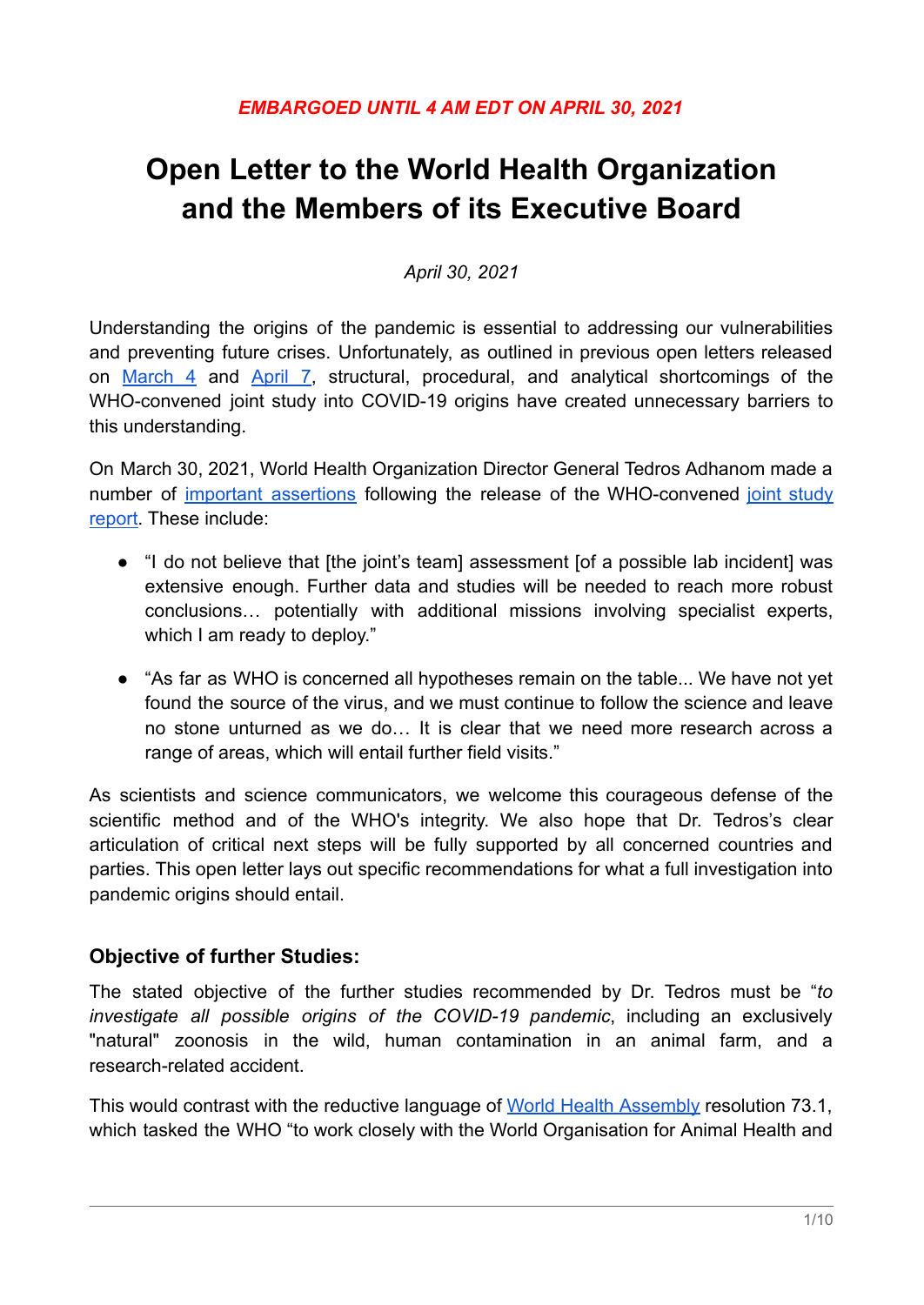the Food and Agriculture Organization of the United Nations, and countries, as part of the One Health approach, to identify the *zoonotic* source of the virus*."*

Additionally the WHO has **[previously](https://www.wsj.com/articles/who-china-hunt-covid-origins-11616004512) stated** that the mission's objectives were only to recommend, help design, and review scientific studies. As later confirmed by a [joint-team](https://www.nature.com/articles/d41586-021-00375-7) [member,](https://www.nature.com/articles/d41586-021-00375-7) this meant that performing an investigation, let alone a forensic audit of laboratories, was beyond the remit of the joint mission.

To address this shortcoming, we recommend that the stated objective be reformulated as: *to conduct a full scientific and forensic investigation into all possible origins of COVID-19, be it zoonotic or not*. Such a reformulation of the objective would ensure compliance with the scientific method of deriving the conclusion from data and facts, not the reverse.

#### **Methods and Protocols:**

Given the stakes, the "COVID-19 origins investigation" must follow the highest standards of data-driven, peer-reviewed science. To make this possible in the next phase of the COVID-19 origins study, we recommend:

- ❏ Clearly listing the possible paths for virus evolution and human infection (Annexes A and B below provide a succinct review of such possible paths).
- ❏ Allocating proper time and efforts to examining all hypotheses without any *a priori* assumptions.
- ❏ Ensuring all assumptions and key steps in the analysis are supported by factual data.
- ❏ Guaranteeing access to required raw data (relevant records, samples, project applications, project reports, personnel information, field trip information, relevant emails, laboratory notebooks, etc.) and not solely semi-aggregated data or summaries.
- ❏ Sharing of all relevant medical records, anonymized according to local laws for confidentiality protection, with the joint study team.
- ❏ Ensuring that the team of scientists and specialists is able to undertake their studies at key meetings and visits with no [unnecessary](https://www.wsj.com/articles/who-china-hunt-covid-origins-11616004512) presence of host government non-scientific personnel.
- ❏ Ensuring mission members can conduct interviews, as needed, confidentially and/or anonymously, and with assistance of translators appointed by the WHO if necessary.

#### **Team Selection:**

The Terms of Reference for the initial joint study gave Chinese authorities an effective veto over participation in the international team, thereby compromising its independence. In order to support the revised objectives of the further studies, we recommend that:

❏ Any veto power be removed and the selection process of the members be made transparent to the WHO Executive Board.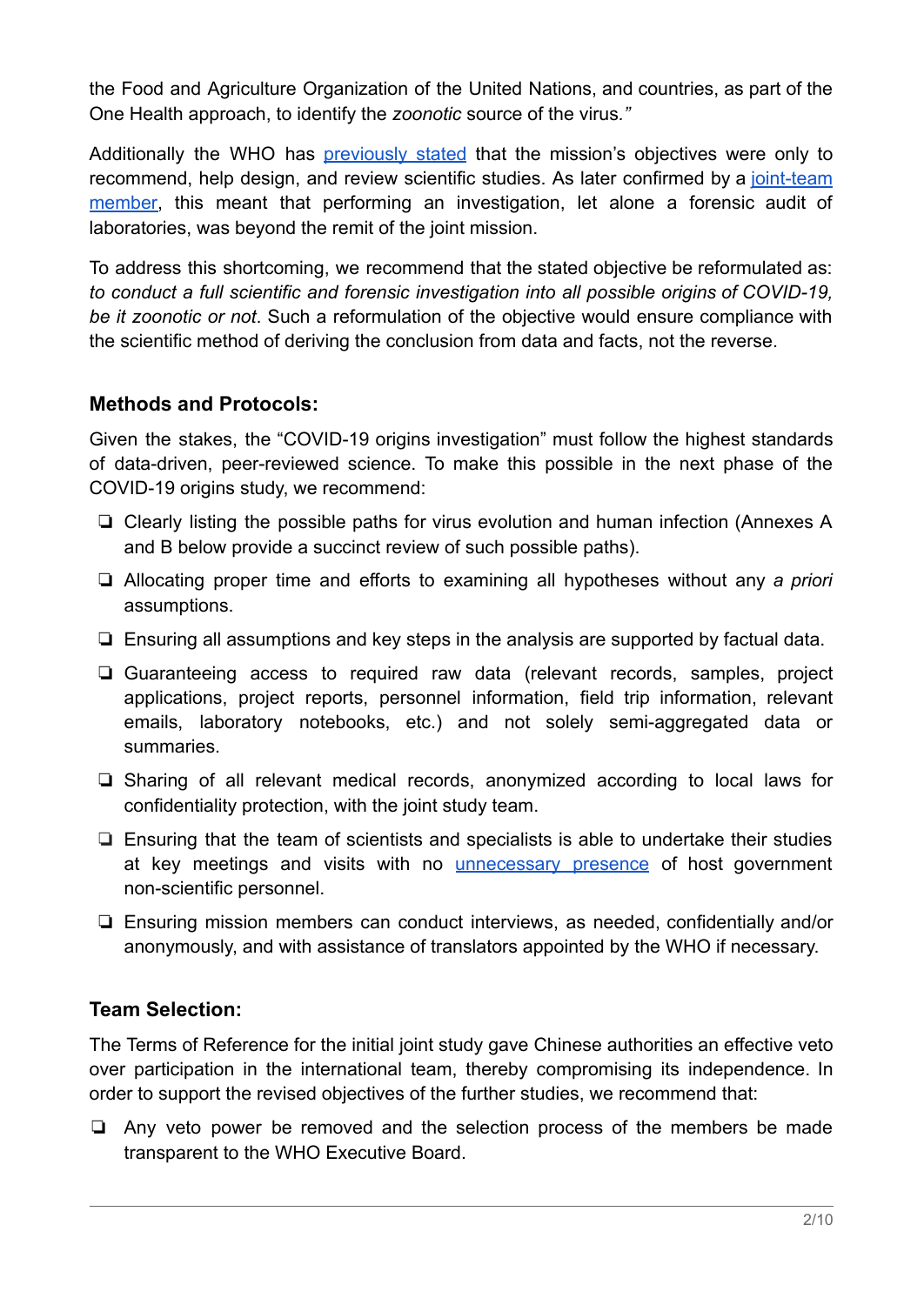- ❏ International experts with conflicts of interest, including those who may have served in the first phase of the study, should not be included in the WHO-organized independent committee going forward.
- ❏ The selection process should ensure that the team has the skill sets required to assess all pandemic origin hypotheses and to conduct any necessary scientific and forensic audit. This requires the inclusion of biosafety and biosecurity experts, biodata analysts, and forensic investigators, as the WHO previously very successfully did following the SARS lab-leaks in Singapore and Taiwan in 2003/04.

#### **Essential Resources:**

The joint-study work has suffered from limited access to granular data, relevant records and samples. We recommend that this type and level of access should be mandated for the next phase of the joint-study work, with specific mention of the following key resources:

- ❏ Anonymized data and biological samples from early COVID-19 patients, close contacts and possibly infected persons.
- ❏ Records of laboratories and institutions involved in coronavirus research in Wuhan.
- ❏ Key databases of pathogens, samples and isolates. These databases are essential as they contain data about viruses not yet published, and some of these viruses may be closely related to SARS-CoV-2. We recommend access to the histories of changes and the previous versions since 2018 for:
	- The 62MB MySQL [database](https://archive.is/jPPkB) [batvirus.whiov.ac.cn,](http://batvirus.whiov.ac.cn) including access to the password-protected private section.
	- The [www.virus.org.cn](http://www.virus.org.cn) portal and its underlying 15 databases.
- ❏ The full sequence of the 8 coronaviruses sampled in the Mojiang mine several years ago, which are some of the closest relatives of SARS-CoV-2 and were mentioned in an [Addendum](https://www.nature.com/articles/s41586-020-2951-z) to a Nature paper published in November 2020.
- ❏ Documents previously prepared (grant applications, detailed progress reports, final reports, scientific publications) by the researchers involved in the following research projects:
	- USA National Institute of Health research projects entitled "Understanding the Risk of Bat Coronavirus Emergence": [1R01AI110964-01](https://reporter.nih.gov/search/cVFEMwgD-UyuwQkDAvSL8Q/project-details/8674931) and [2R01AI110964-06.](https://projectreporter.nih.gov/project_info_description.cfm?aid=9819304&icde=49645421)
	- USA research projects whose goal is to strengthen global capacity for detection of viruses with pandemic potential: [PREDICT](https://ohi.vetmed.ucdavis.edu/programs-projects/predict-project) and [PREDICT](https://www.vetmed.ucdavis.edu/research/researchgrants/pandemic-threats) 2.
	- Research projects in China investigating various coronaviruses: [31770175](https://archive.is/g35C6), [31800142,](https://archive.is/shrm2) [2013FY](https://archive.is/pIwh4)[113500,](https://archive.is/OIC5C) [81290341,](https://www.ncbi.nlm.nih.gov/pmc/?term=%2281290341%22) [XDPB0301,](https://www.ncbi.nlm.nih.gov/pmc/?term=%22XDPB0301%22) [XDB20101010.](https://www.ncbi.nlm.nih.gov/pmc/?term=%22XDB29010101%22)
	- The July 2019 [tender](https://archive.is/HA9ql) of China's Ministry of Science and Technology, which aimed to isolate new viral pathogens, standardize their preservation and establish a shared database.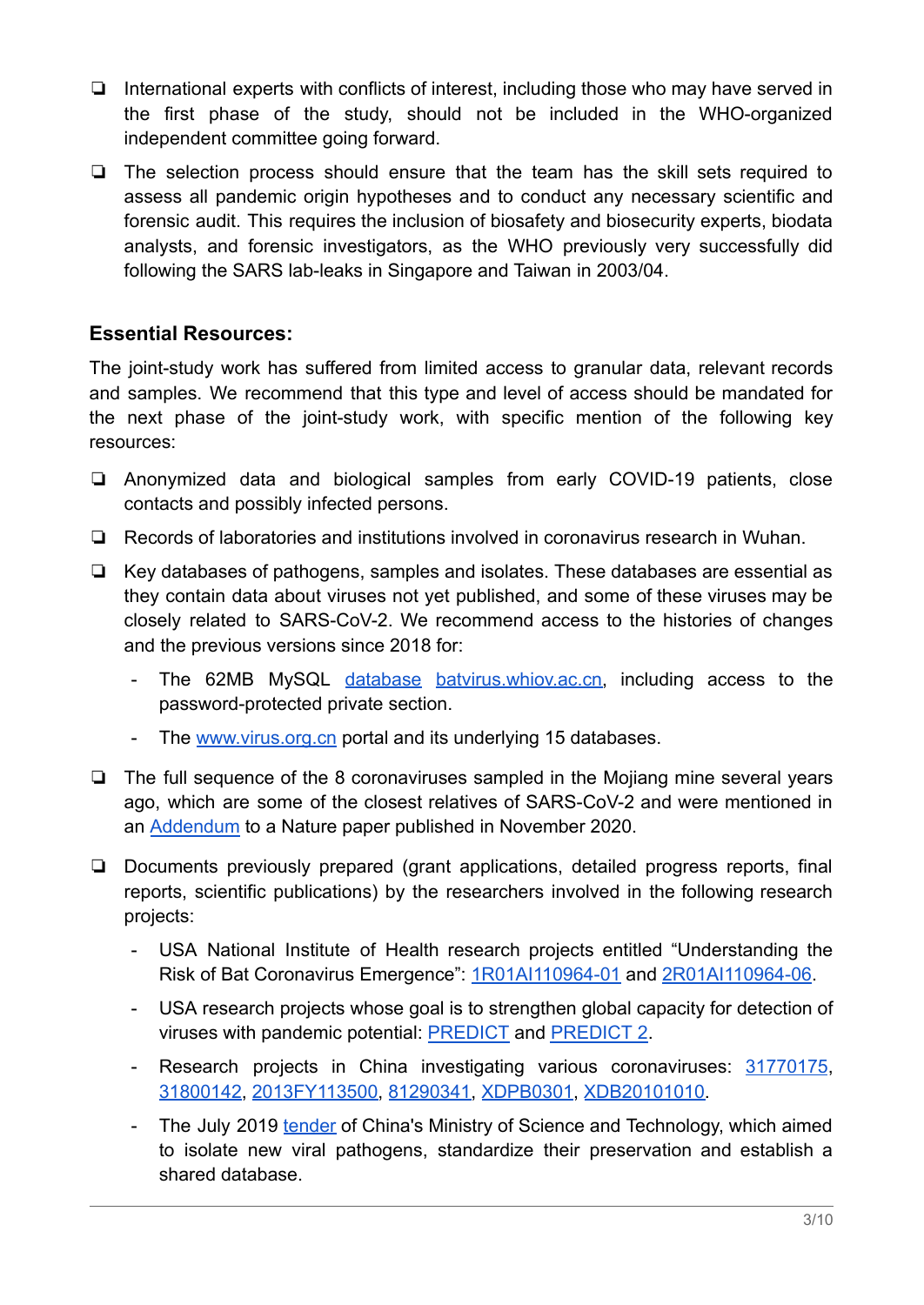- Research [project](https://archive.is/spmNg) initiated by the Chinese Academy of Sciences in 2018 to study several viruses and develop vaccines.
- China [Virome](https://www.chinadaily.com.cn/a/201805/22/WS5b035506a3103f6866ee9b83.html) Project, also named China [National](https://link.springer.com/article/10.1007/s10393-020-01471-2) Global Virome Initiative (CNGVI), which aims to identify unknown viruses from wildlife and is part of the [Global Virome Project](https://science.sciencemag.org/content/359/6378/872?ijkey=161c3e96de3cb0e2bfcbf435311b52b701aaf3dd&keytype2=tf_).

#### **Essential Questions**

Because the first phase of the joint study process focused primarily on examining the zoonosis hypothesis, commensurate efforts should now be expended in the next phase of the study examining the possibility of a lab-related incident, including by addressing the following questions:

- 1. In April 2012, after clearing bat guano in an abandoned mine in Mojiang (Yunnan), six men contracted severe pneumonia with [COVID-19-like](https://www.frontiersin.org/articles/10.3389/fpubh.2020.581569/full) symptoms. All were sent to Kunming hospital where three eventually died. An on-duty doctor at the hospital at the time [reported](https://drive.google.com/file/d/1d6GdDYtVrstULLSZmmqcu3NlLsYol2OA/view?usp=sharing) a 'potential epidemic outbreak' of unknown pneumonia to the local Center for Disease Control, on arrival of the  $5<sup>th</sup>$  patient. Unspecified samples from these patients were sent to the Wuhan Institute of Virology and other labs in 2012. Dr. Shi Zhengli recently announced that the WIV tested [the serum samples again](https://www.nature.com/articles/s41586-020-2951-z#content:~:text=Recently%2C%20we%20retested%20the%20samples).
	- $\triangleright$  Why were these six miners sent to clean guano in the mine in April 2012? Who hired them and sent them all to the same distant Kunming hospital?
	- $\triangleright$  Why are these pneumonia cases absent from the Chinese CDC statistics for 2012 and why were they not reported to the WHO, despite a 'potential epidemic outbreak' alert having been reported to the local CDC?
	- $\triangleright$  Why were these lethal pneumonia cases not mentioned in any scientific research article after 2014, despite the **[PREDICT](https://ohi.vetmed.ucdavis.edu/programs-projects/predict-project)** program showing a high [interest](https://static1.squarespace.com/static/5c7d60a711f7845f734d4a73/t/5e347bdf5acf4408944c9a39/1580497889152/EDI-Bat+Guano.pdf) for potential coronavirus disease outbreaks via bat guano shortly after these events?
	- $\triangleright$  Were any SARS-like coronaviruses isolated from the patient samples?
	- $\triangleright$  What samples were taken from these six patients and sent to the WIV and other labs? Are any of these samples available for independent analysis?
	- $\triangleright$  Is it possible to interview the three surviving miners, their relatives and some Mojiang villagers - and also to take serum samples from them - in order to better understand in which condition these miners fell sick and what their exact pathology was?
- 2. To this day all the coronaviruses most closely related to SARS-CoV-2 come from that Mojiang mine. Some scientists who went sampling at the mine had their [samples](https://apnews.com/article/united-nations-coronavirus-pandemic-china-only-on-ap-bats-24fbadc58cee3a40bca2ddf7a14d2955#google_ads_iframe_/15786418/APNews/site/article/leaderboard_0:~:text=A%20bat%20research%20team%20visiting%20recently%20managed%20to%20take%20samples%20but%20had%20them%20confiscated) [confiscated](https://apnews.com/article/united-nations-coronavirus-pandemic-china-only-on-ap-bats-24fbadc58cee3a40bca2ddf7a14d2955#google_ads_iframe_/15786418/APNews/site/article/leaderboard_0:~:text=A%20bat%20research%20team%20visiting%20recently%20managed%20to%20take%20samples%20but%20had%20them%20confiscated) while investigative journalists have been systematically turned away.
	- $\geq$  Can Chinese authorities offer unfettered access to the mine to international scientists for the required continued sampling effort?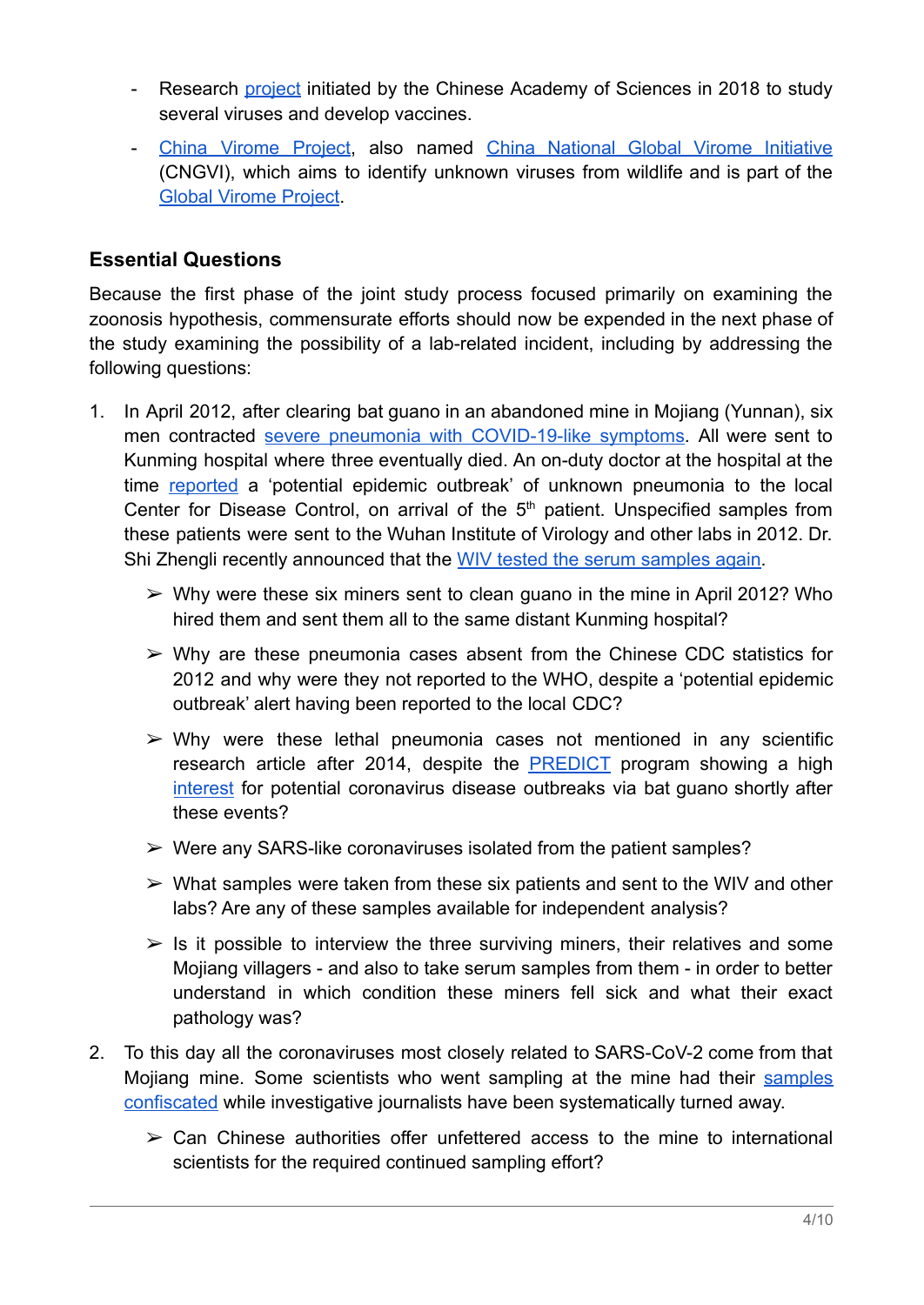- 3. Animal sampling and testing is the only way to establish a zoonotic origin, be it in the wild or in a farm. This data should be shared with the international scientific community.
	- $\triangleright$  Which animals were, are and will be tested in China, in which wild ecosystems and in which breeding farms?
	- $\geq$  Can the full data for these tests be shared with international experts and the scientific community?
- 4. Chinese authorities have asserted difficulties sharing human health data with the international members of the WHO-China joint team because of strict domestic privacy laws. However informed consent can normally be waived when de-identified data is used, as was done for instance in this recent Chinese [publication](https://jamanetwork.com/journals/jamanetworkopen/fullarticle/2772148) involving 35,040 Wuhan citizens tested for COVID-19.
	- $\triangleright$  Why was such a waiver not available when requests for very similar data were made by the joint-mission team members?
	- $\geq$  Can this type of waiver be made now?
- 5. Dr. Shi Zhengli has stated that Wuhan Institute of Virology virus databases were taken offline during the [pandemic.](https://twitter.com/tommy_cleary/status/1369689088790425602) However the key bat virus [database](https://archive.is/o/jPPkB/batvirus.whiov.ac.cn/) was taken offline in September 2019, three months before the official start of the outbreak.
	- $\geq$  Can Chinese officials explain this contradiction?
	- $\geq$  Can Chinese officials explain why the [scientific](https://archive.is/TIt2k) paper describing the [key](https://www.doi.org/10.11922/csdata.2019.0017.zh) [database](https://www.doi.org/10.11922/csdata.2019.0017.zh) (digital object identifier: [10.11922/csdata.2019.0018.zh](https://www.doi.org/10.11922/csdata.2019.0017.zh)) was taken [offline](http://www.csdata.org/p/308/) from the corresponding Chinese journal website "China Science Data" in mid-2020?
	- $\triangleright$  Can Chinese officials also explain why the <u>full [website](http://www.csdata.org)</u> of "China Science Data", where the database was described, became [inaccessible](https://web.archive.org/web/*/http://www.csdata.org/) in March-April 2021?
	- $\geq$  Can these databases, in their form as of September 2019, be shared with the WHO study group?
- 6. A bat coronavirus sampled in the Mojiang mine in 2013 ('RaTG13') is still the virus most closely-related to SARS-CoV-2. Dr. Shi Zhengli and Yanyi Wang, director of the WIV, said in interviews that there is "no more [sample"](https://www.sciencemag.org/sites/default/files/Shi%20Zhengli%20Q%26A.pdf) of RaTG13, so that no further sequencing is possible, and that the virus was no longer "in [our](https://news.cgtn.com/news/2020-05-23/Exclusive-with-head-of-Wuhan-Institute-of-Virology-Let-science-speak-QJeOjOZt4Y/index.html) lab." Based on the raw data provided, it has unfortunately not been possible to [assemble](https://virological.org/t/on-the-veracity-of-ratg13/551/9) the RaTG13 genome sequence.
	- $\triangleright$  When was the RaTG13 sample fully depleted?
	- $\triangleright$  How was the RaTG13 genome sequence assembled and how was the 5' [end](https://www.ncbi.nlm.nih.gov/nuccore/MN996532) sequence determined?
	- $\geq$  Did the WIV or any other laboratory ever attempt to recreate RaTG13 or any other coronaviruses by assembling them from synthetic gene sequences?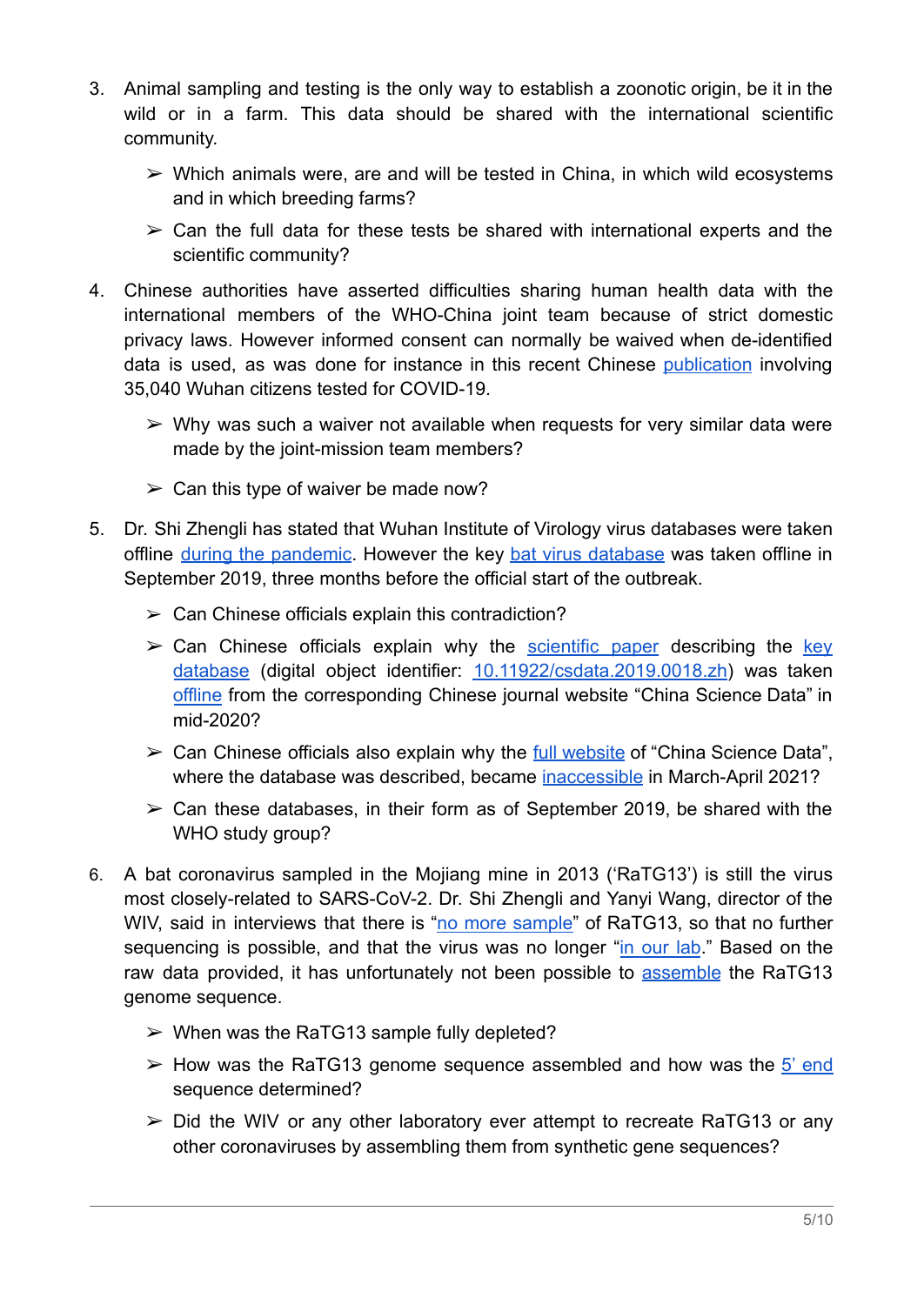- $\triangleright$  Why are a few of the RaTG13 [amplicons](https://www.ncbi.nlm.nih.gov/sra/SRX8357956) [dated](https://trace.ncbi.nlm.nih.gov/Traces/sra/?run=SRR11806578.28&display=reads) as June 2017 and named "7896", which is the [name](https://www.nature.com/articles/s41467-020-17687-3) of another closely related virus collected in the same mine?
- $\triangleright$  Given that RaTG13 shows weak [binding](https://journals.plos.org/plospathogens/article?id=10.1371/journal.ppat.1009501) to bat receptor ACE-2 and binds only to one of the ACE2 orthologs of *Rhinolophus affinis*, is RaTG13 the true whole genome sequence of the sample BtCoV/4991 collected in 2013 by the WIV?
- 7. A striking feature of the SARS-CoV-2 genome which increases its pathogenicity, is the presence of a so-called "furin cleavage site". This site was noted as a "cleavage site" in a January 2020 [publication](https://www.ncbi.nlm.nih.gov/pmc/articles/PMC7033706/) by Dr. Shi Zheng-Li and colleagues.
	- $\triangleright$  Why was this so-called "furin cleavage site," clearly an important and novel feature of the SARS-CoV-2 virus, not mentioned in the February 2020 Nature [publication?](https://www.nature.com/articles/s41586-020-2012-7)
- 8. WIV acknowledged isolating three strains of live SARS-related [coronaviruses](https://www.sciencemag.org/sites/default/files/Shi%20Zhengli%20Q&A.pdf), but based on the WIV naming [convention](https://www.microbiologyresearch.org/content/journal/jgv/10.1099/jgv.0.000739) for their live viruses isolates it appears that the WIV did not disclose two potential isolates, WIV6 (not WIV06) and [WIV15,](https://www.ncbi.nlm.nih.gov/pmc/?term=WIV15) as these names are not mentioned anywhere in the literature.
	- $\geq$  Do these isolates exist? If no, what is the explanation for why these isolate names were skipped in the series?
	- $\triangleright$  In any case, can the sequences, additional relevant data and the live isolates themselves for all viruses?, plus their clones and mutants (if any) be provided to the WHO Study Group?
- 9. WIV laboratories were involved in specific government-sponsored research projects in 2019, in collaboration with [EcoHealth](https://www.sciencemag.org/sites/default/files/Lauer.Daszak.NIH%20grant%20killed.partial%20email%20transcripts.April%202020.pdf) Alliance. The key objective for one of these [projects](https://projectreporter.nih.gov/project_info_description.cfm?aid=9819304&icde=49645421&ddparam=&ddvalue=&ddsub=&cr=1&csb=default&cs=ASC&pball=) ('bat coronavirus surveillance') was to identify potentially dangerous viruses based on their spike proteins and involved so-called "gain of functions" experiments, in which viruses were specifically manipulated to acquire new pathogenic features.
	- $\geq$  Can Chinese authorities provide the laboratory notebooks and electronic records of the WIV and of any other laboratory that was involved in virus "gain of function" research, as well as any results, including related sequences and isolates?
	- ➢ Can Peter [Daszak,](https://www.ecohealthalliance.org/personnel/dr-peter-daszak) President of EcoHealth Alliance and also a member of the joint [study](https://www.who.int/health-topics/coronavirus/origins-of-the-virus) team, clarify the context of the [experiments](https://youtu.be/IdYDL_RK--w?t=1790) he was referring to in late 2019 and make all relevant records available to the study team?
- 10. The influenza diagnosis and treatment [plan](http://archive.is/zup74)%20(http://archive.is/xOcDH#selection-801.2-801.65) issued by China's National Health Commission on 13 November 2019 advised against isolating virus specimens from patients who did not test positive for influenza, while the [2018](http://archive.is/YXvgH) plan had previously encouraged it. This change in policy may have had the unfortunate consequence of facilitating an unreported circulation of SARS-CoV-2 in the last few weeks of 2019.
	- $\triangleright$  What was the reason for this change in policy?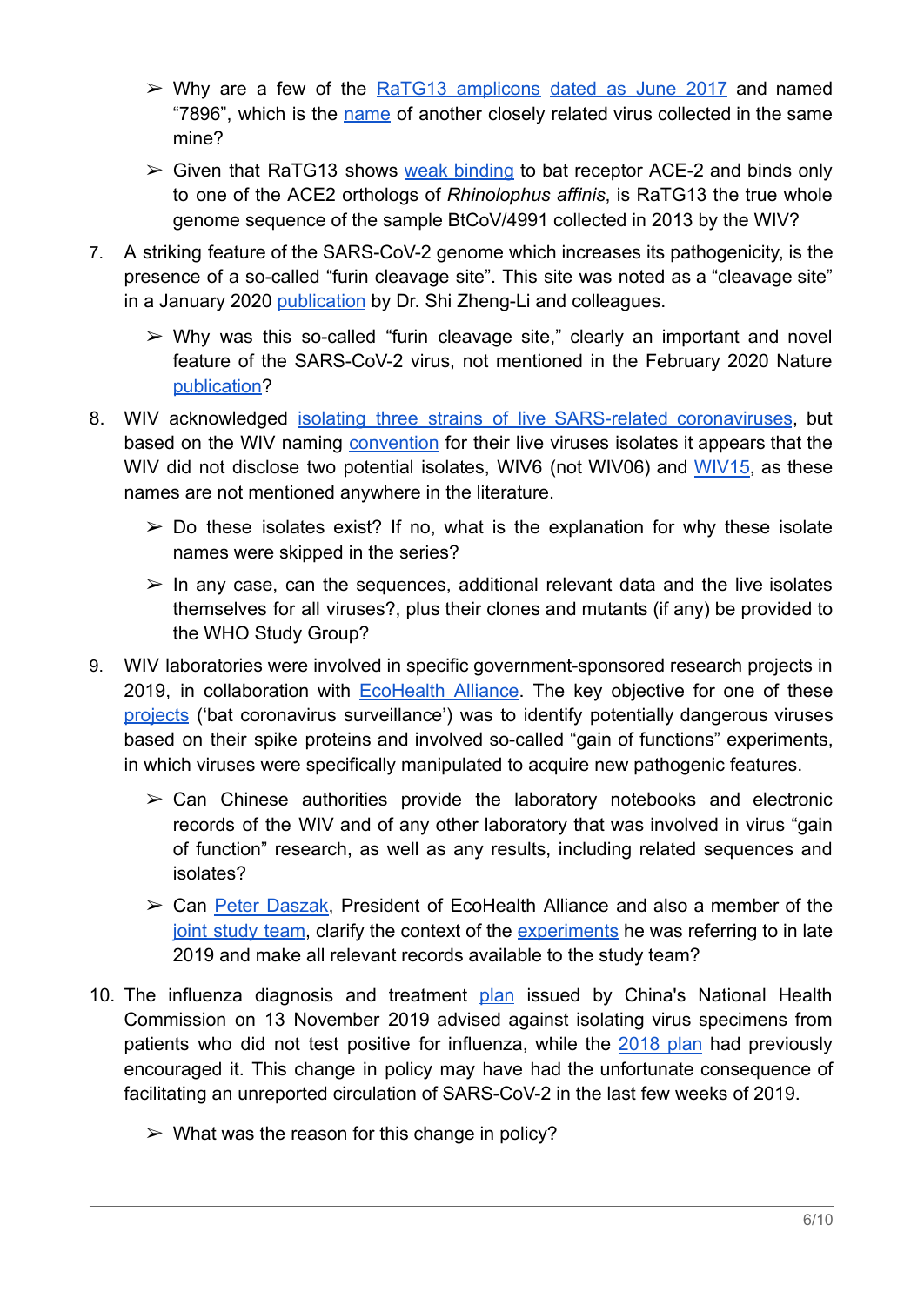- 11. Chinese authorities have stated that staff at four [Wuhan](https://www.sciencemag.org/news/2021/02/politics-was-always-room-who-mission-chief-reflects-china-trip-seeking-covid-19-s) labs all tested negative for SARS-CoV-2 antibodies.
	- $\triangleright$  How many people were tested, in which Wuhan labs, on which days, and as part of which teams or services within these labs?
	- $\triangleright$  Were any of these serum samples retained?
	- $\triangleright$  Are independent international investigators able to retest the samples of the lab staff to confirm the results?
- 12. Dr. Shi [Zhengli](https://www.sciencemag.org/sites/default/files/Shi%20Zhengli%20Q%26A.pdf) and Dr. Yuan [Zhiming](https://www.who.int/docs/default-source/coronaviruse/who-convened-global-study-of-origins-of-sars-cov-2-china-part-annexes.pdf?sfvrsn=3065bcd8_5) have both stated that 'all staff tested negative for SARS-CoV-2 antibodies' at the WIV in March 2020. Yet, this is statistically unlikely (roughly less than one chance in a billion) given that there are more than 590 staff and students at the WIV and about 4.4% of the Wuhan urban population tested [positive](https://t.co/HkGAPam6ny?amp=1) at around that time. Even if only 85 people were tested, the chance of no positive test would still be less than 4%.
	- $\triangleright$  How can this contradiction be explained?
	- $\geq$  Can Chinese authorities make available the anonymized raw data of these tests and the test samples for further examination?

#### **Next Steps:**

As terrible as COVID-19 has been, this is almost certainly not the last pandemic we will face -- and possibly not even the worst. Taking all necessary measures to understand the origins of this pandemic as an essential foundation for addressing our dangerous vulnerabilities is therefore a matter of great urgency. Doing so will also establish an important precedent for fully and transparently investigating any such outbreaks in the future wherever and however they might originate.

We call on the World Health Organization and its Executive Board to fully address the recommendations and questions raised in this letter as a critical step toward protecting everyone on earth and future generations.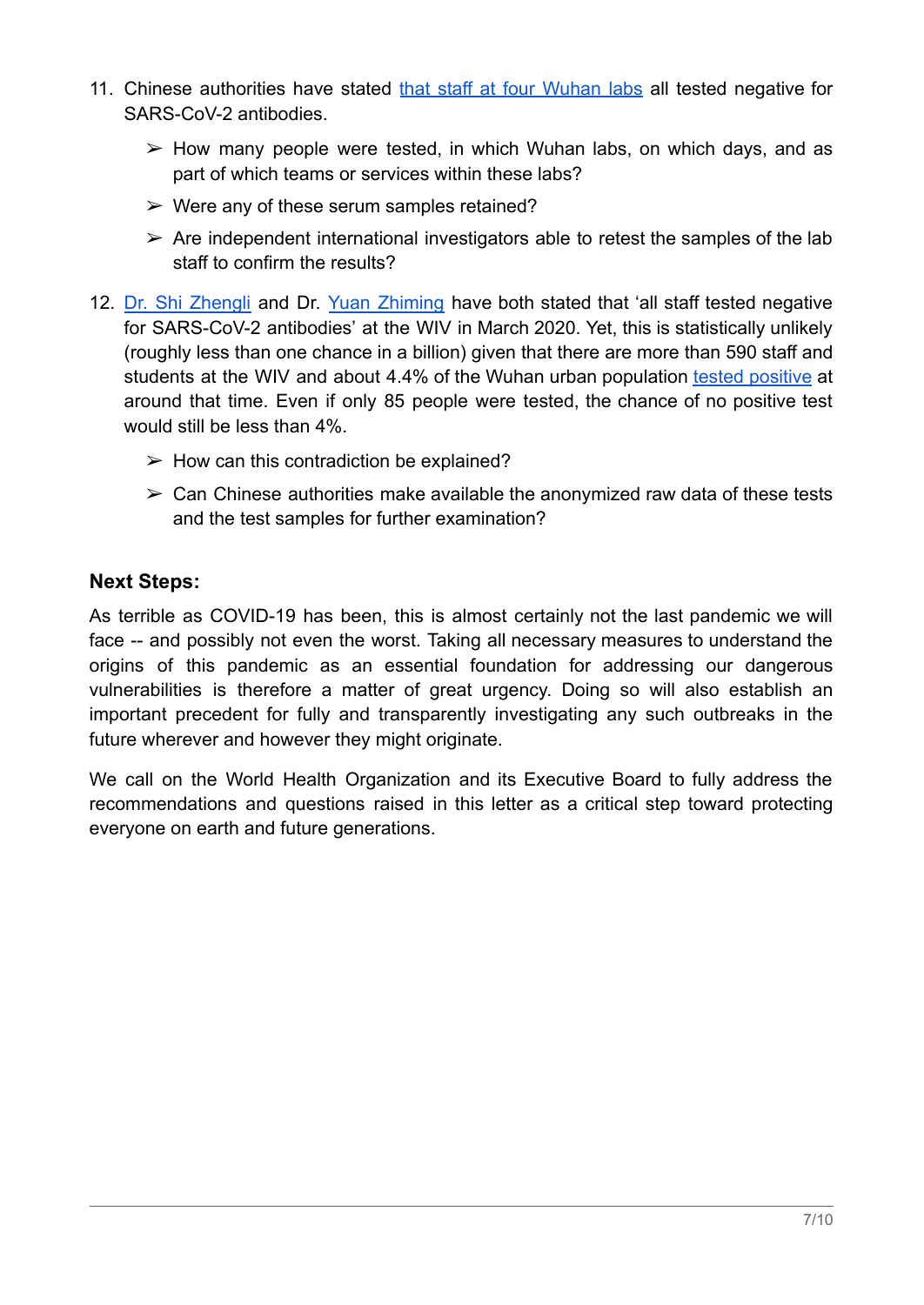#### **Signatories:**

- **Colin D. Butler**, Honorary Professor of Public Health, Australian National University, Canberra, Australia ([0000-0002-2942-5294](https://orcid.org/0000-0002-2942-5294))
- **Henri Cap**, PhD, zoologist, Toulouse, France
- **Jean-Michel Claverie**, Emeritus Professor of Medicine, Virologist, Aix-Marseille University, France [\(0000-0003-1424-0315\)](https://orcid.org/0000-0003-1424-0315)
- **Fabien [Colombo](https://mica.u-bordeaux-montaigne.fr/colombo-fabien/)**, PhD Candidate, Communication and sociology of science, MICA, Université Bordeaux Montaigne, France
- **Virginie Courtier**, Evolutionary geneticist, Institut Jacques Monod, CNRS, France ([0000-0002-9297-9230\)](https://orcid.org/0000-0002-9297-9230) (Co-Organizer)
- **Etienne Decroly**, Molecular virologist, AFMB lab UMR7257, CNRS, France ([0000-0002-6046-024X\)](https://orcid.org/0000-0002-6046-024X), France
- **Rodolphe de Maistre**, MSc Engineering & MBA, France [\(0000-0002-3433-2420](https://orcid.org/0000-0002-3433-2420))
- **Francisco A. de Ribera**, Industrial Engineer, MBA, MSc(Res), Data scientist, ([0000-0003-4419-636X\)](http://orcid.org/0000-0003-4419-636X), Spain
- **Gilles Demaneuf,** Engineer and Data Scientist, BNZ, New Zealand ([0000-0001-7277-9533\)](http://orcid.org/0000-0001-7277-9533) (Co-Organizer)
- **Richard H. Ebright**, Molecular biologist, Rutgers University, USA
- **Andre M. Goffinet**, Prof em, Neurobiolology, Univ. Louvain Med Sch, Belgium
- **François Graner**, Biophysicist, CNRS and Univ. de Paris Diderot, France (ORCID 0000-0002-4766-3579)
- **José Halloy**, Professor of Physics, Biophysics and Sustainability, Université de Paris, France ([0000-0003-1555-2484\)](https://orcid.org/0000-0003-1555-2484)
- **Hideki Kakeya**, Dr.Eng., Associate Professor, University of Tsukuba, Japan ([0000-0003-3788-](https://orcid.org/0000-0001-6427-4025)9133)
- **○ Milton Leitenberg,** Senior Research Associate, University of Maryland, USA
- **Filippa [Lentzos](http://www.filippalentzos.com)**,Senior Lecturer in Science & International Security, King's College London, United Kingdom [\(0000-0001-6427-4025\)](https://orcid.org/0000-0001-6427-4025)
- **Rosemary McFarlane** PhD Assistant Professor of Public Health, University of Canberra, Australia ([0000-0001-8859-3776](https://orcid.org/0000-0001-8859-3776))
- **[Jamie](https://jamiemetzl.com/) Metzl**, Senior Fellow, Atlantic Council, USA (Co-Organizer)
- **Dominique Morello**, Molecular biologist, formerly DR CNRS, science communicator, France
- **[Steven](https://drquay.com/) Quay** MD, PhD, Formerly Asst. Professor, Department of Pathology, Stanford University School of Medicine, USA ([0000-0002-0363-7651\)](https://orcid.org/0000-0002-0363-7651)
- **Nikolai [Petrovsky](https://www.flinders.edu.au/people/nikolai.petrovsky)** MBBS, PhD. Professor of Medicine, College of Medicine and Public Health, Flinders University, Australia ([0000-0002-1580-5245\)](https://orcid.org/0000-0002-1580-5245)
- **Monali C. Rahalkar**, Dr.rer.nat. Scientist D, Agharkar Research Institute, Pune, India ([0000-0003-0945-4378\)](https://orcid.org/0000-0003-0945-4378)
- **Rossana Segreto**, PhD, Department of Microbiology, University of Innsbruck, Austria ([0000-0002-2566-7042\)](https://orcid.org/0000-0002-2566-7042)
- **Günter Theißen**, Dr. rer. nat., Professor of Genetics, Matthias Schleiden Institute, Friedrich Schiller University Jena, Germany [\(0000-0003-4854-8692](https://orcid.org/0000-0003-4854-8692))
- **Jacques van Helden**, Dr. Agronomical Sciences, Professor of Bioinformatics, Aix-Marseille Université, France [\(0000-0002-8799-8584\)](https://orcid.org/0000-0002-8799-8584)
- **Roland Wiesendanger**, Dr. phil., Professor of Physics, University of Hamburg, Germany ([0000-0002-0472-4183\)](https://orcid.org/0000-0002-0472-4183)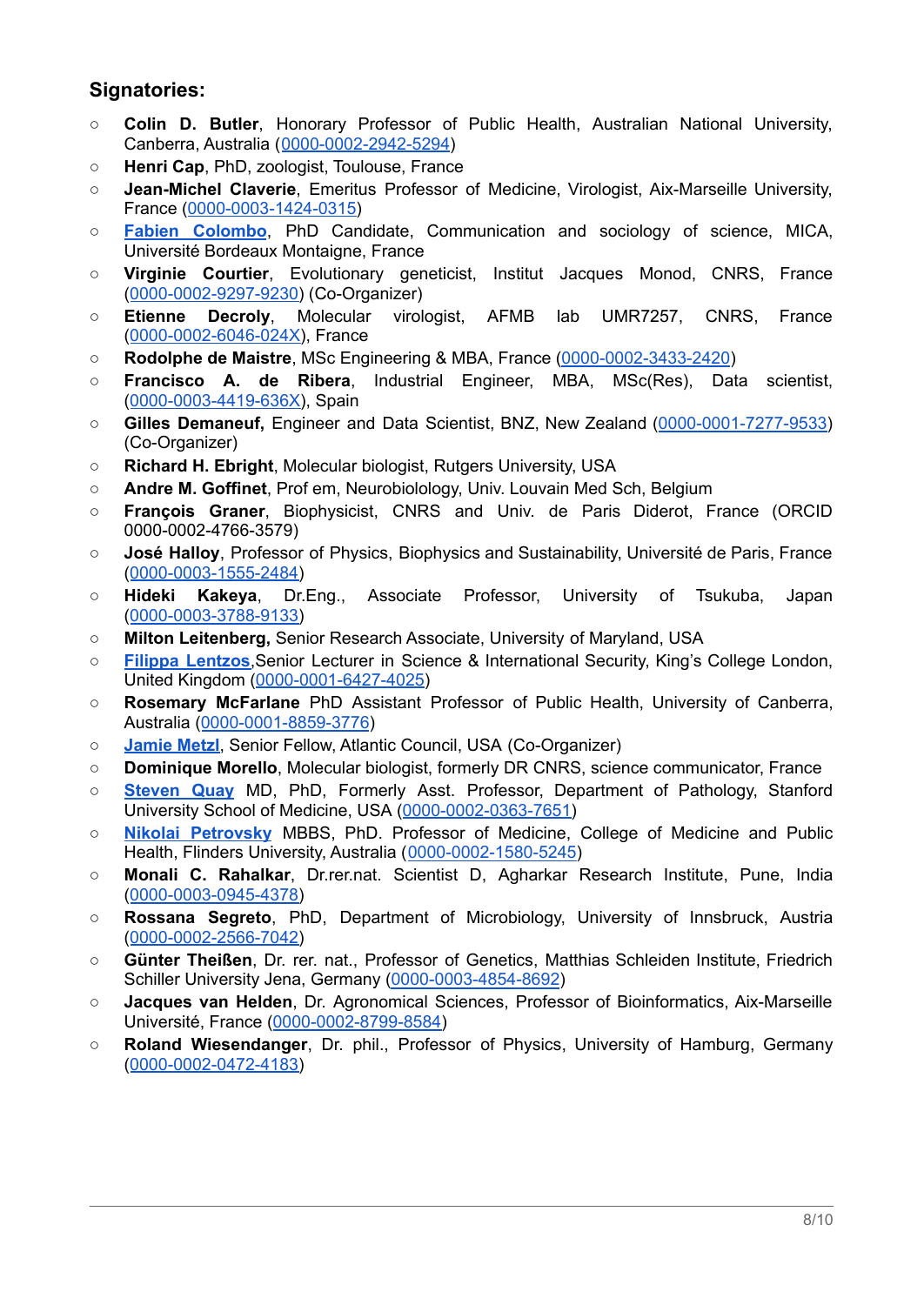| <b>Lab-Related</b><br><b>Accident</b><br><b>Scenario:</b> | <b>Field sampling accident</b><br>LS1                                                                                                                                                                           | <b>Lab acquired infection</b><br>(LAI)<br>of Wuhan lab personnel<br>LS <sub>2</sub>                                                                                                                                                                    | Lab escape without LAI<br>LS <sub>3</sub>                                                                                                             |  |
|-----------------------------------------------------------|-----------------------------------------------------------------------------------------------------------------------------------------------------------------------------------------------------------------|--------------------------------------------------------------------------------------------------------------------------------------------------------------------------------------------------------------------------------------------------------|-------------------------------------------------------------------------------------------------------------------------------------------------------|--|
| <b>Description</b>                                        | Infection during field<br>sampling by or on behalf of a<br>Wuhan laboratory                                                                                                                                     | Infection inside a Wuhan<br>institution with laboratories                                                                                                                                                                                              | Infection outside a Wuhan<br>institution with laboratories                                                                                            |  |
| <b>Index case</b>                                         | Personnel present at field<br>Can be lab personnel, staff,<br>sampling site, went back to<br>Wuhan or infected someone<br>the institution (including<br>who went back to Wuhan<br>temporary worker or visitor). |                                                                                                                                                                                                                                                        | Someone out of the lab, in<br>student, or anybody present in proximity typically, or in<br>relation to lab activities (such<br>as waste processing)   |  |
| <b>Actual</b><br><b>Biosafety Level</b>                   | Very limited to equivalent of<br>Biosafety Level 2 (BSL-2)<br>not worn                                                                                                                                          | <b>Bat SARS-related</b><br>coronaviruses research<br>laboratory, full PPE commonly officially performed at BSL-2 & officially performed at BSL-2 &<br><b>BSL-3 levels</b>                                                                              |                                                                                                                                                       |  |
| <b>Incident</b>                                           | Either via contact with animal<br>hosts or animal waste on site                                                                                                                                                 | Either:<br>- infection in lab suite<br>handling virus<br>- infection in common<br>facilities shared with lab suite :- infection via incompletely<br>handling virus<br>infection in institution<br>precinct via aerosols, wastes<br>or stray lab animal | :Either<br>- infection via aerosol outside<br>lab precinct<br>neutralized liquid or solid lab<br>wastes outside lab<br>infection via stray lab animal |  |
| <b>Virus</b><br>[See Annex B on<br>virus genesis]         | Present in nature                                                                                                                                                                                               | Either present in nature or a<br>lab product                                                                                                                                                                                                           | Either present in nature or a<br>lab product                                                                                                          |  |
| <b>First person</b><br>infected in a<br>lab/institution?  | Possibly - could also be<br>worker, collaborator,<br>associate, or visitor,<br>accompanying university<br>student                                                                                               | employee, contractor, contract Probably - could be employee,<br>contractor, contract worker,<br>collaborator, associate, or<br>visitor                                                                                                                 | First person is infected<br>outside of lab/institution                                                                                                |  |
| <b>Virus in field</b><br>samples?                         | Not necessarily.<br>Could be an infection from a<br>bat that may not even have<br>been sampled                                                                                                                  | Not if virus is a lab product, or Not if virus is a lab product, or<br>from live bat collected in<br>nature and bred in lab                                                                                                                            | from live bat collected in<br>inature and bred in lab                                                                                                 |  |
| <b>Virus isolated?</b><br>(cell culture)                  | Not necessarily.<br>May not be in a field sample,<br>and, even if the virus is in a<br>may not have been processed lab construct<br>yet                                                                         | Not necessarily.<br>Could be from non-processed Could be from non-processed<br>field sample, the field sample   field sample or a non isolated   field sample or a non isolated                                                                        | Not necessarily.<br>lab construct                                                                                                                     |  |

### **Annex A:** Lab-related Accident scenarios